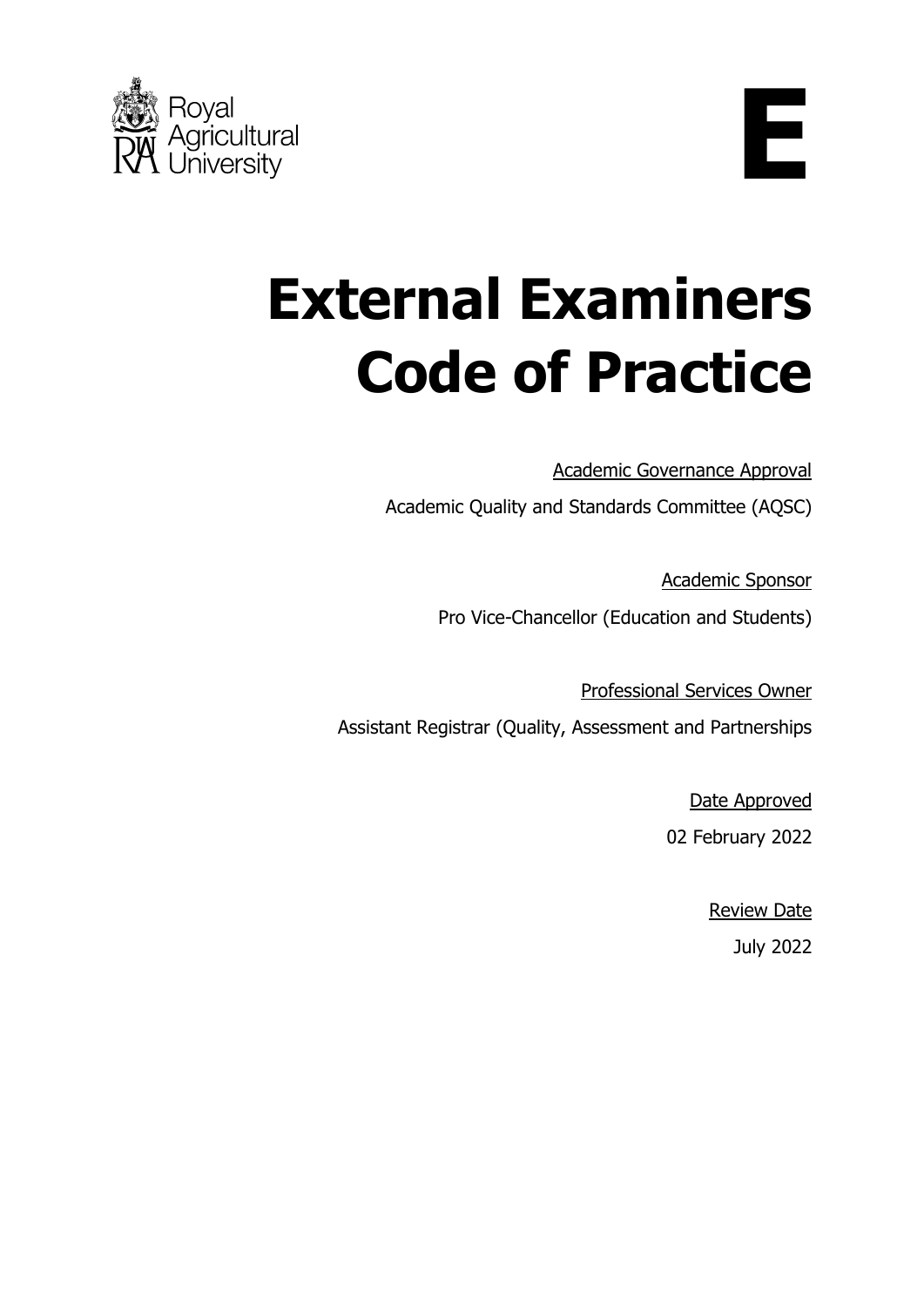### **Contents**

| 1. | Aims and Scope                                                                                         |    |
|----|--------------------------------------------------------------------------------------------------------|----|
| 2. | The Role and responsibilities of External Examiners                                                    | 4  |
| 3. | Nomination and Appointment                                                                             | 6  |
| 4. | Reporting and Rights of External Examiners                                                             | 9  |
| 5. | Fees and Expenses                                                                                      | 11 |
| 6. | Information and Support for External Examiners including a<br>typical year of External Examiner duties | 12 |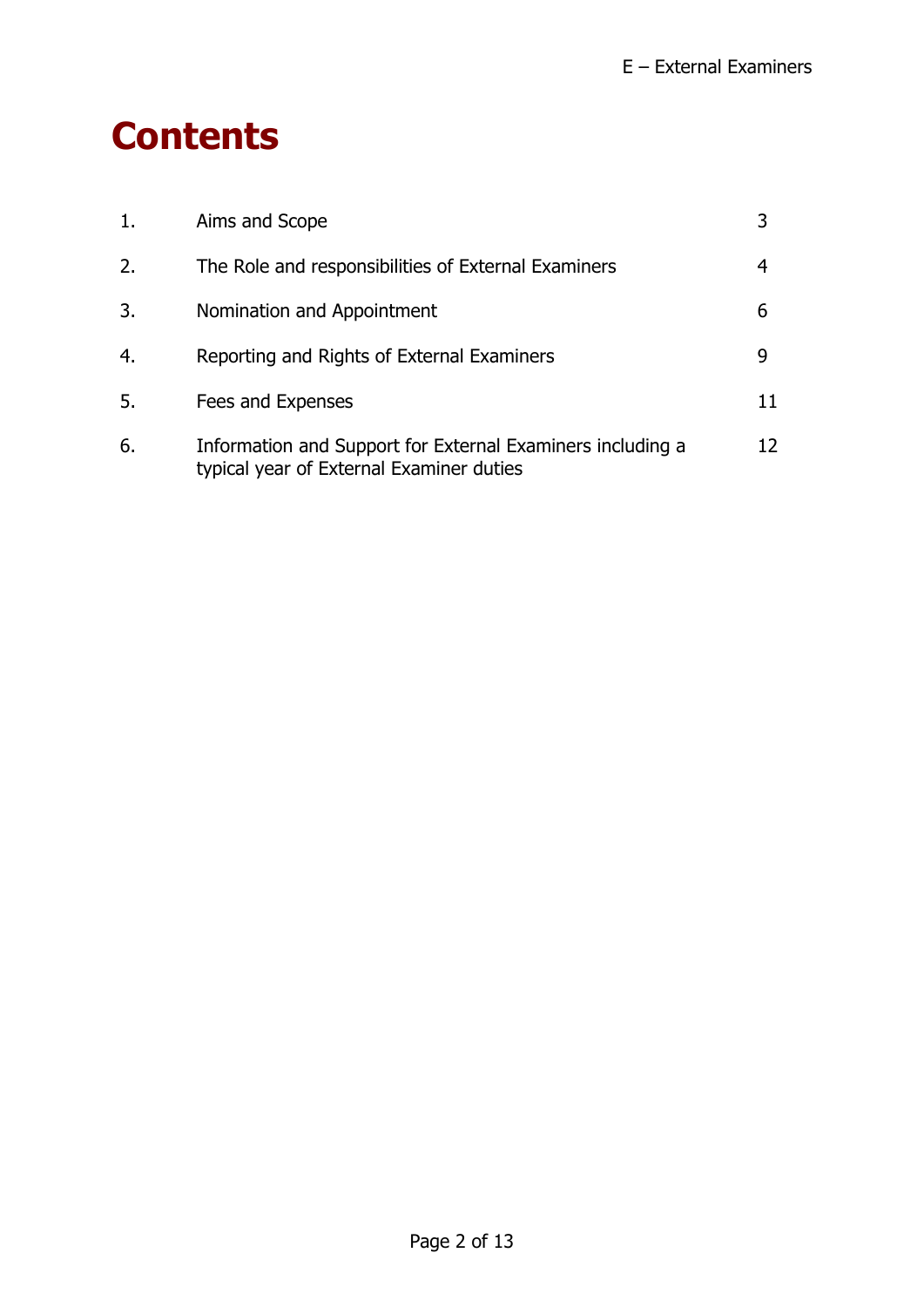# **1. Aims and Scope**

### **1.1 Introduction**

- 1.1.1 This Code of Practice summarises the roles, requirements and expectations for External Examiner arrangements at the Royal Agricultural University.
- 1.1.2 External Examiners are appointed to oversee and comment on the quality and standards of all RAU validated provision at both module and programme level as well as those which lead to University awards at approved collaborative partner institutions.
- 1.1.3 The University considers its arrangements for external examining an integral and important part of its quality assurance mechanism. The appointment of external examiners provides an independent external measure of the University's academic processes and ensures comparability of Royal Agricultural University awards with those of other Higher Education institutions in the United Kingdom.
- 1.1.4 This code of practice applies to all undergraduate and postgraduate programmes validated and delivered by the Royal Agricultural University including those delivered by approved collaborative partner institutions.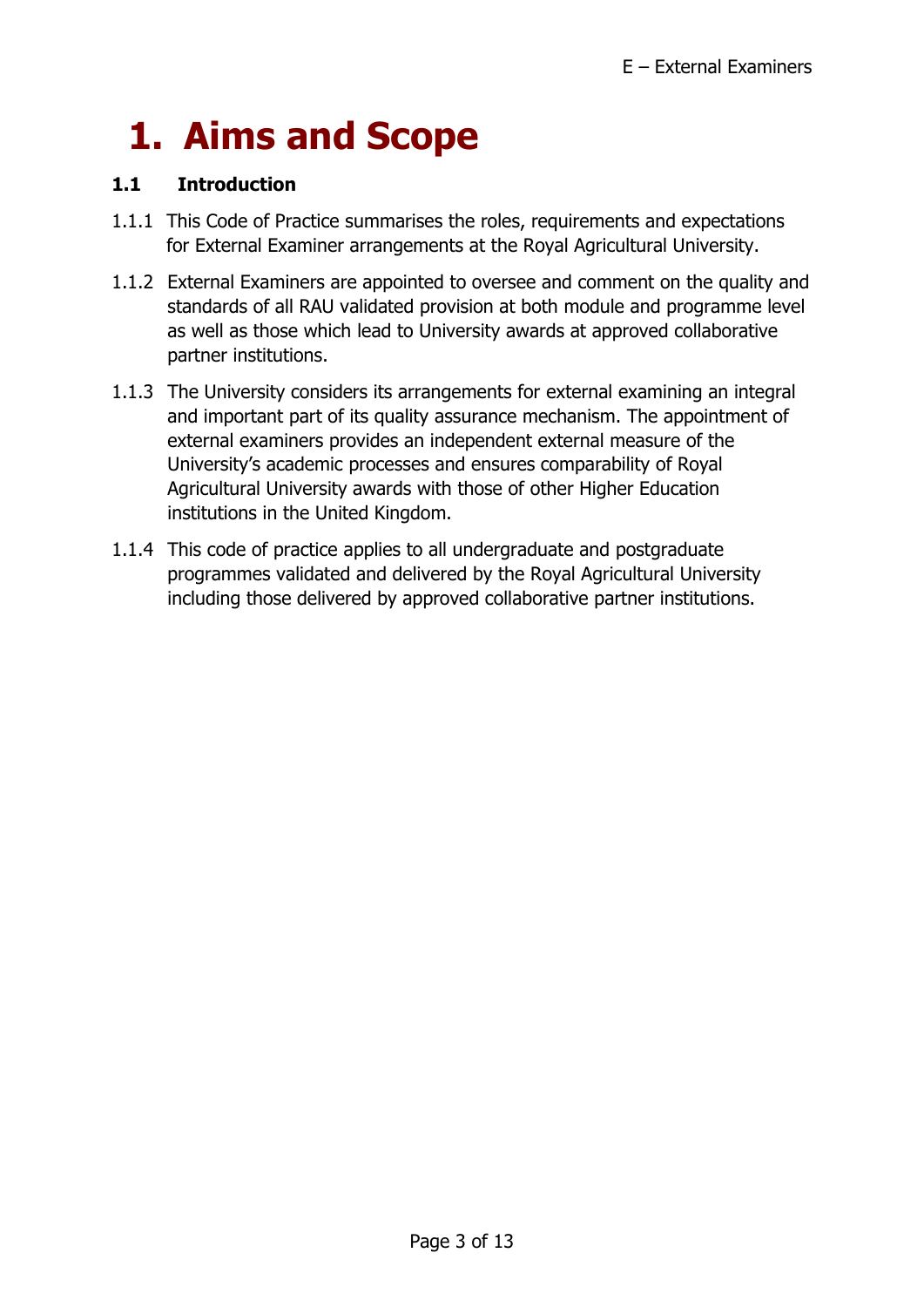# **2. The Role and Responsibilities of External Examiners**

### **2.1 The Purpose of External Examiners**

- 2.1.1 External examiners are appointed by the University in order to:
	- Provide assurance to the University that the programmes and modules within their remit meet the standards described in the [Frameworks for](https://www.qaa.ac.uk/en/quality-code/qualifications-frameworks)  [Higher Education Qualifications of UK Degree-Awarding Bodies.](https://www.qaa.ac.uk/en/quality-code/qualifications-frameworks)
	- Provide assurance to the University that programmes and modules within their remit are aligned to the relevant [Subject Benchmark Statements,](https://www.qaa.ac.uk/en/quality-code/subject-benchmark-statements) developed by the sector and published by the Quality Assurance Agency for Higher Education.
	- Provide assurance to the University that assessments for the modules within their remit are appropriate for the subject and enable students to demonstrate achievement of the intended learning outcomes at the relevant level.
	- Make recommendations to the University regarding areas of development for the programmes and modules within their remit, with particular attention to the learning and teaching methods and assessment methods used to delver those programmes and modules.
	- Provide assurance to the University that our policies, procedures, and practices are in alignment with sector best practice, as set out in the [Advice and Guidance](https://www.qaa.ac.uk/quality-code/advice-and-guidance) published by the Quality Assurance Agency for Higher Education.
	- Provide support to the University by sharing best practice.
	- Provide challenge 'as critical friends' via recommendations for key areas of development for academic programmes/modules

### **2.2 The Remit of External Examiners**

- 2.2.1 One external examiner must be appointed to each programme of study. Where there is a strong rationale to do so, a number of external examiners may be appointed to a programme to ensure full coverage of the subject.
- 2.2.2 One external examiner must be appointed to each module. Where a module is shared across a number of programmes, only one of the relevant external examiners should be asked to oversee that module.

### **2.3 The Responsibilities of External Examiners**

- 2.3.1 External Examiners are expected to:
	- Review and approve draft examination papers that contribute to final awards, ensuring assessment criteria, marking schemes and classifications are set at appropriate levels;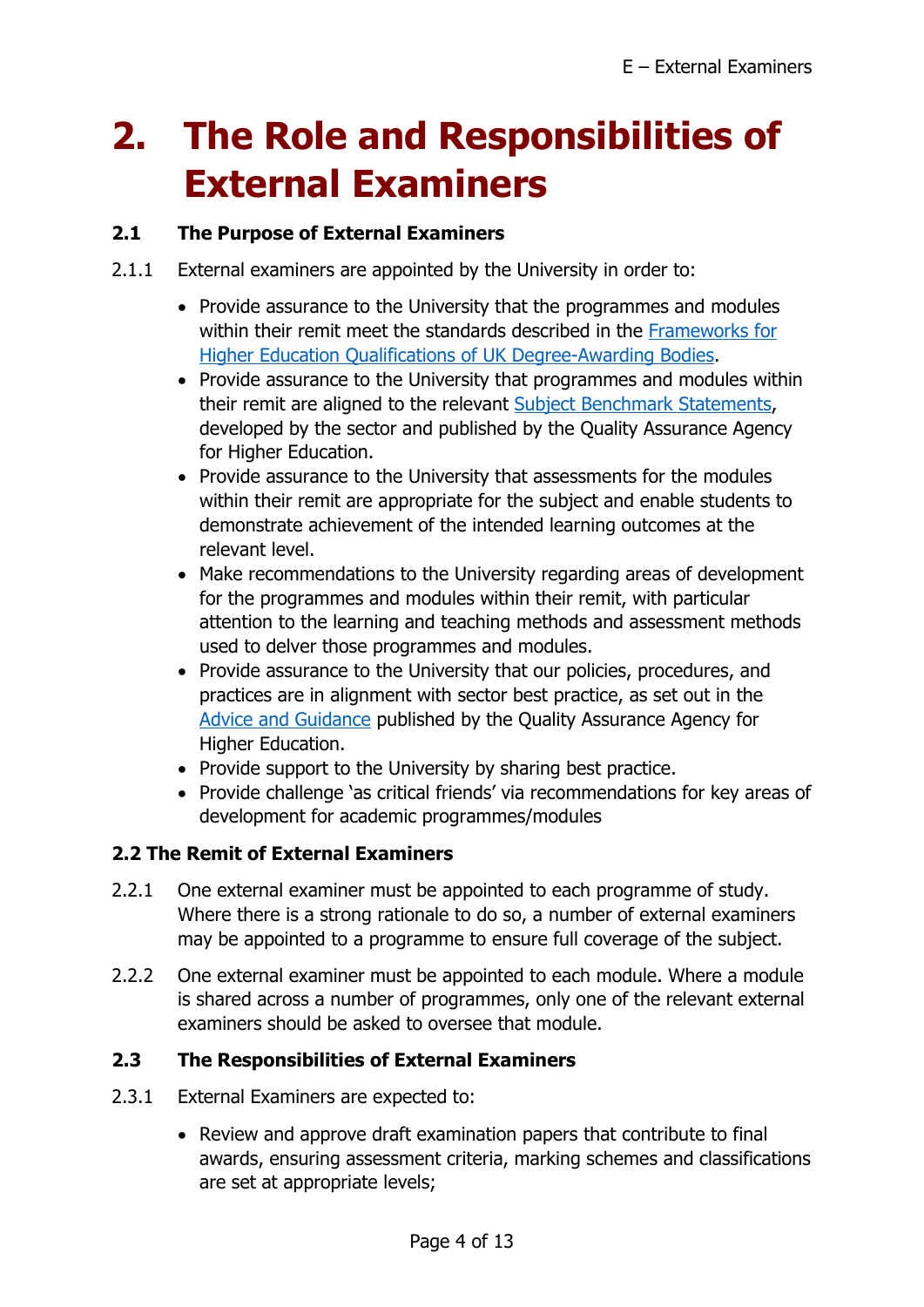- Agree with programme teams, processes for the scrutiny of assessment items and assessment criteria as part of the external moderation process; this may be carried out electronically;
- Comment on the continued currency, appropriateness and coherence of the programme(s) to which they are appointed, and provide feedback regarding proposed changes to curriculum content, structure or outcomes; or any other advice and guidance as deemed necessary;
- Attend Module Boards, and Progression and Award Boards. Where attendance is not possible, provide written comments in advance of the examination boards to the Chair of the Board;
- Submit an annual report within four weeks of the examination board which addresses their responsibilities as an external examiner as set out above;
- Raise any issues or concerns regarding academic standards, assessment or student performance;
- Raise, where appropriate, any issues or concerns in relation to collaborative arrangements or Professional, Regulatory or Statutory Body (PSRB) accreditation and/or requirements.
- Confirm via endorsement of examination board outcomes, the integrity and equity of the University's processes for conferring awards.
- Handle all assessment and any other personal data in accordance with the Data Protection Act (2018) and the University's [Information Handling](https://intranet.rau.ac.uk/DepartmentsSchools/IT_Services/Pages/Policies.aspx)  [Policy and Information Security Policy;](https://intranet.rau.ac.uk/DepartmentsSchools/IT_Services/Pages/Policies.aspx)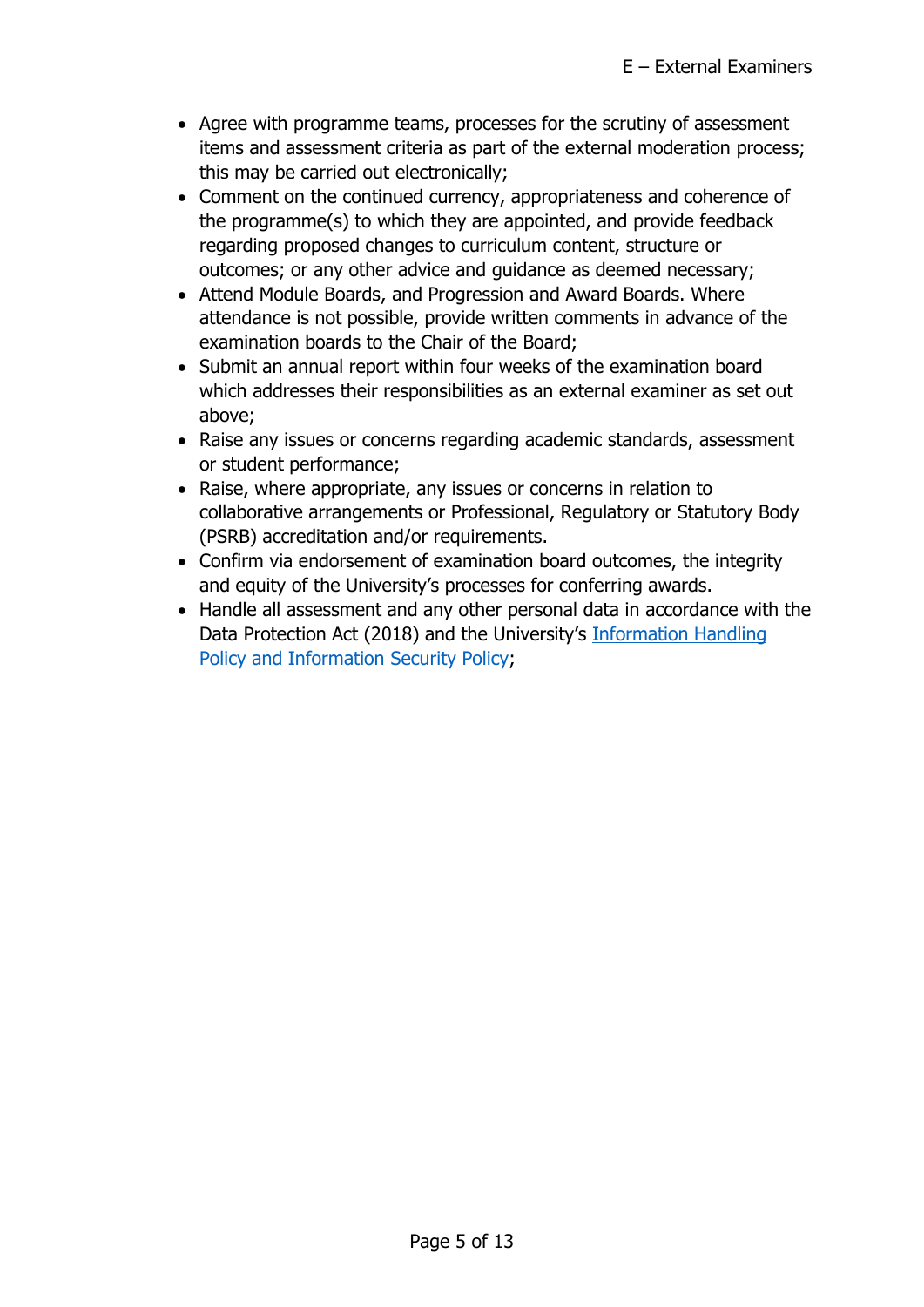### **3. Nomination and Appointment**

### **3.1 Nomination of External Examiners**

- 3.1.1 All External Examiners for programmes leading to Royal Agricultural University awards, including collaborative arrangements, must be formally approved by the University.
- 3.1.2 The Academic Quality and Standards Committee (AQSC) has delegated authority from Academic Board to approve the appointment of External Examiners.
- 3.1.3 External Examiners are nominated by Programme Leaders and require the support of the relevant Head of School prior to submission to the Academic Quality and Standards Committee (AQSC) for approval.
- 3.1.4 The tenure of appointment for External Examiners shall be for a period of four academic year and one term, allowing for a handover period between the outgoing and incoming External Examiners. Appointments will start in September of year one.
- 3.1.5 In exceptional circumstances, an appointment may be extended by up to one year (12 months) by the Academic Quality and Standards Committee.
- 3.1.6 Where a programme or course has been discontinued and is in teach-out, exceptional External Examiner arrangements may be approved by the Academic Quality and Standards Committee.
- 3.1.7 Outgoing External Examiners will not be replaced where sufficient External Examiner coverage remains on the programme or it can be reallocated to an existing External Examiner. Programme teams should contact Academic Services to ascertain whether a new External Examiner is required prior to approaching anyone in their professional networks.
- 3.1.8 Nominees for external examiner should not hold more than two additional External Examiner appointments.
- 3.1.9 Nominees who have been employed as an external panel member in the approval of a programme are not automatically debarred from immediate appointment as an External Examiner to that programme. However, Schools should balance the benefits of engaging someone who is familiar with the programme and its rationale with any risk to their ability to provide a fully independent perspective;
- 3.1.10 Reciprocal External Examining arrangements between cognate programmes in two institutions are not permitted.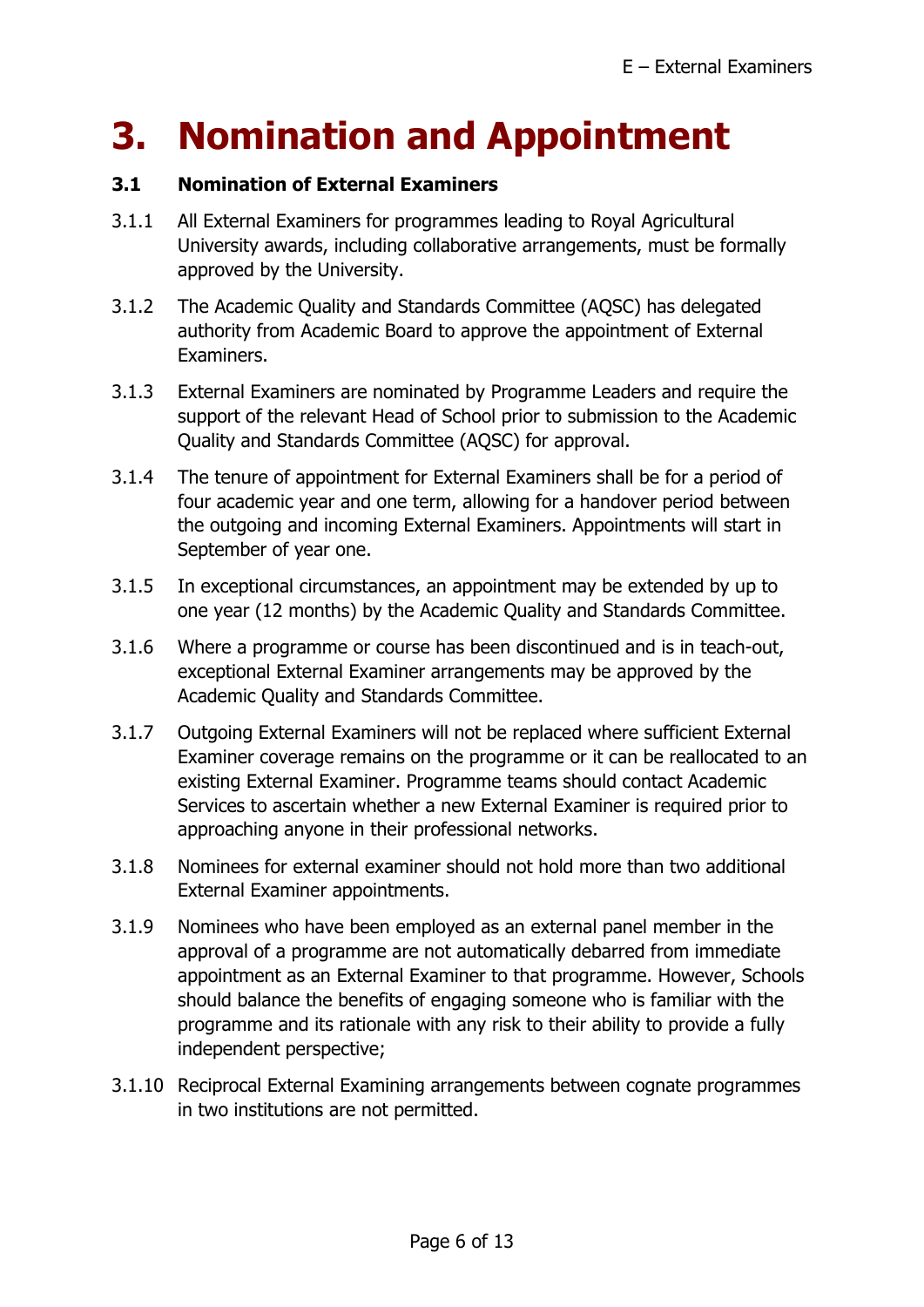- 3.1.11 External examiners be located outside the University's government region where possible (Schools to contact Academic Services for additional advice where required).
- 3.1.12 Upon completion of an external examiner's period of tenure, replacements may not be appointed from the same subject area in the same teaching institution, unless it can be demonstrated to the Academic Quality and Standards Committee that no other external examiner with the appropriate subject expertise can be found.

#### **3.2 Requirements for nomination**

- 3.2.1 External examiner nominees must demonstrate:
	- the Right to work in the UK:
	- fluency in the English language. For programmes delivered and assessed in a language other than English, possess fluency in the relevant language;
	- knowledge and understanding of UK Higher Education sector agreed reference points for the maintenance of academic standards and assurance and enhancement of quality;
	- competence and experience in the field covered by the programme of study, or parts thereof;
	- relevant academic and/or professional qualifications to at least the level of the qualification being externally examined, and/or extensive practitioner experience where appropriate;
	- competence and experience relating to designing and operating a variety of assessment tasks appropriate to the subject and operating assessment procedures;
	- meeting applicable criteria set by professional, statutory or regulatory bodies;
	- awareness of current developments in the design and delivery of relevant curricula;
	- familiarity with the standard to be expected of students to achieve the award that is to be assessed;

### **3.3 Termination and Resignation**

- 3.3.1 External examiner appointments can be terminated by the University in the event of unsatisfactory performance. This could include failure to attend appropriate examination boards without making alternative arrangements, failure to engage with external examiner processes, and the failure to submit completed reports.
- 3.3.2 Should an external examiner wish to resign, this would normally be after the submission of the external examiner report at the end of the annual cycle. The external examiner should inform the Head of School in writing before the end of the academic year.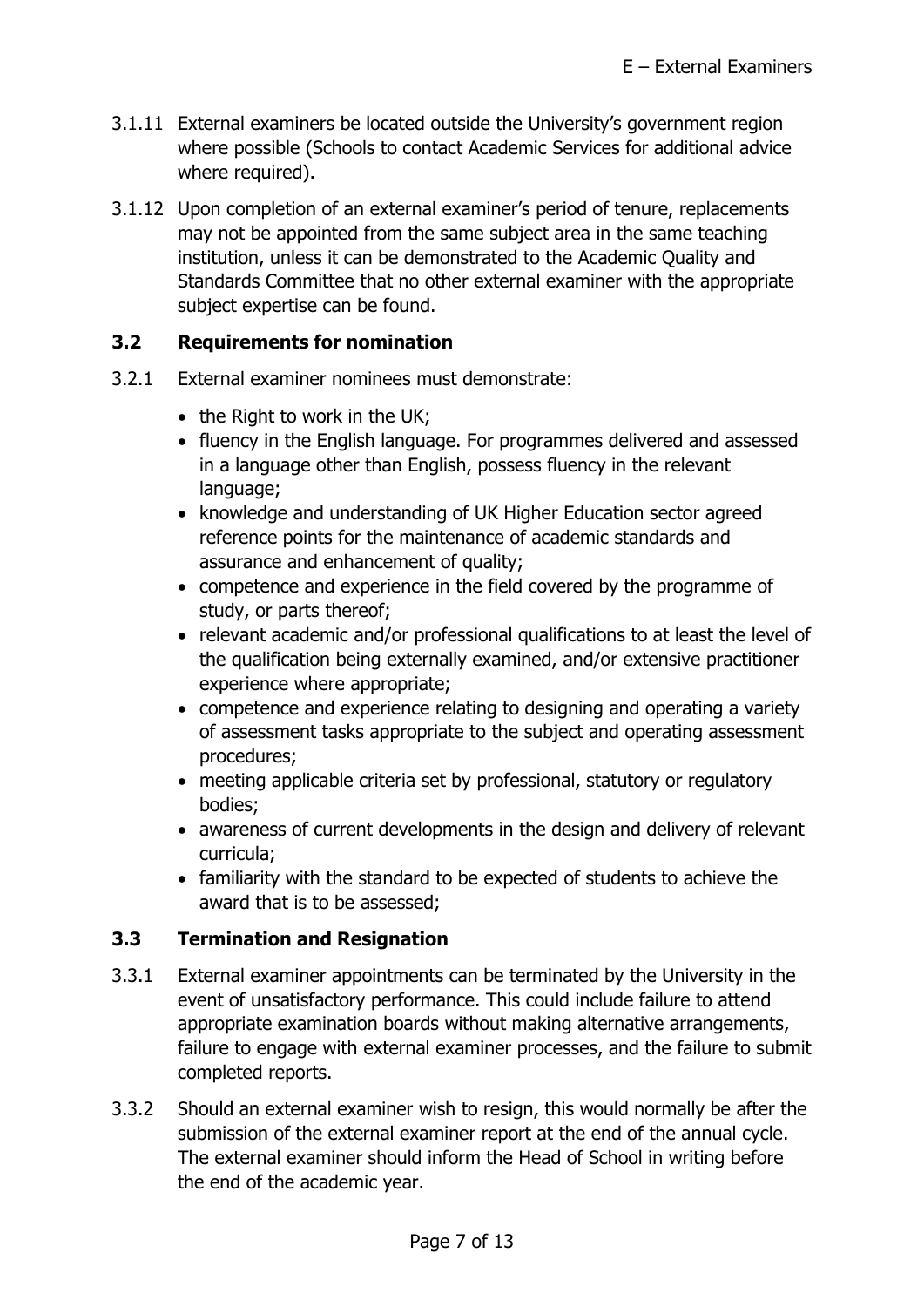- 3.3.3 Should an external examiner with to resign during the academic year, this should occur in writing to the Head of School giving a three months' notice period, and inform quality@rau.ac.uk.
- 3.3.4 The University monitors and reviews the number and allocation of external examiners on an ongoing basis to ensure that the range of external examiners remains reflective of, and appropriate to, the breadth of its academic portfolio.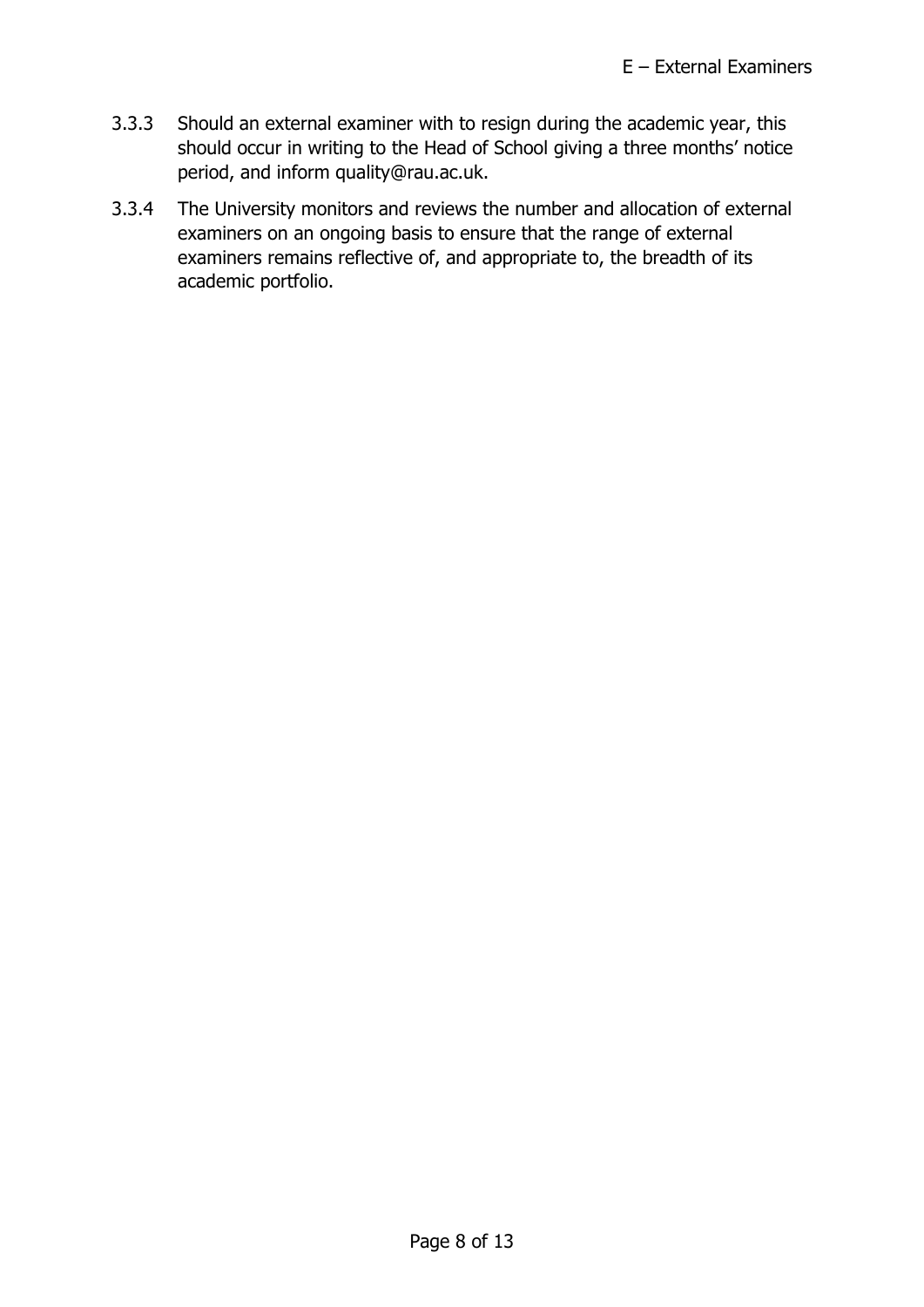### **4. Reporting and Rights of External Examiners**

### **4.1 External Examiner Reports**

- 4.1.1 Academic Services will provide annually in April of each year an External Examiner Report template.
- 4.1.2 The University requires all External Examiners to complete an annual report on the External Examiner Report template provided, within four weeks from the date the examination board is held.
- 4.1.3 The annual report provides an overview of issues relating to award standards; alignment to FHEQ and subject benchmarks; comparability of student performance and achievement; academic currency of the curriculum; quality of teaching, learning and assessment; marking and moderation practice; recommendations for enhancements and sharing of good practice.
- 4.1.4 Where External Examiners are appointed to act as an External Examiner for a programme which is delivered by multiple partner organisations and/or multiple sites, the External Examiner should expect to see clearly identified samples for external scrutiny.
- 4.1.5 In such cases, the University expects the External Examiner to comment on both the comparability of standards and quality of the learning experience and consistency in assessment practice, as delivered at each partner site of delivery and any specific issues for the programmes as a whole throughout the report.
- 4.1.6 For External Examiners that complete their tenure, the report template also contains a section that allows them to reflect on their experience during this time, and any advice and guidance they may wish to provide to the University, the programme team or the incoming External Examiner.
- 4.1.7 Direct references to named staff and students within the report are to be avoided and will be redacted prior to publication to staff and students as appropriate and in compliance with the General Data Protection Regulation 2018.
- 4.1.8 Upon receipt, reports are disseminated to Heads of School, Programme Leaders and Collaborative partners (as appropriate) for their consideration, and where required, a response to any issues or recommendations raised. It is expected that Heads of School / Programme Leaders provide an initial response within two weeks from the receipt of the report.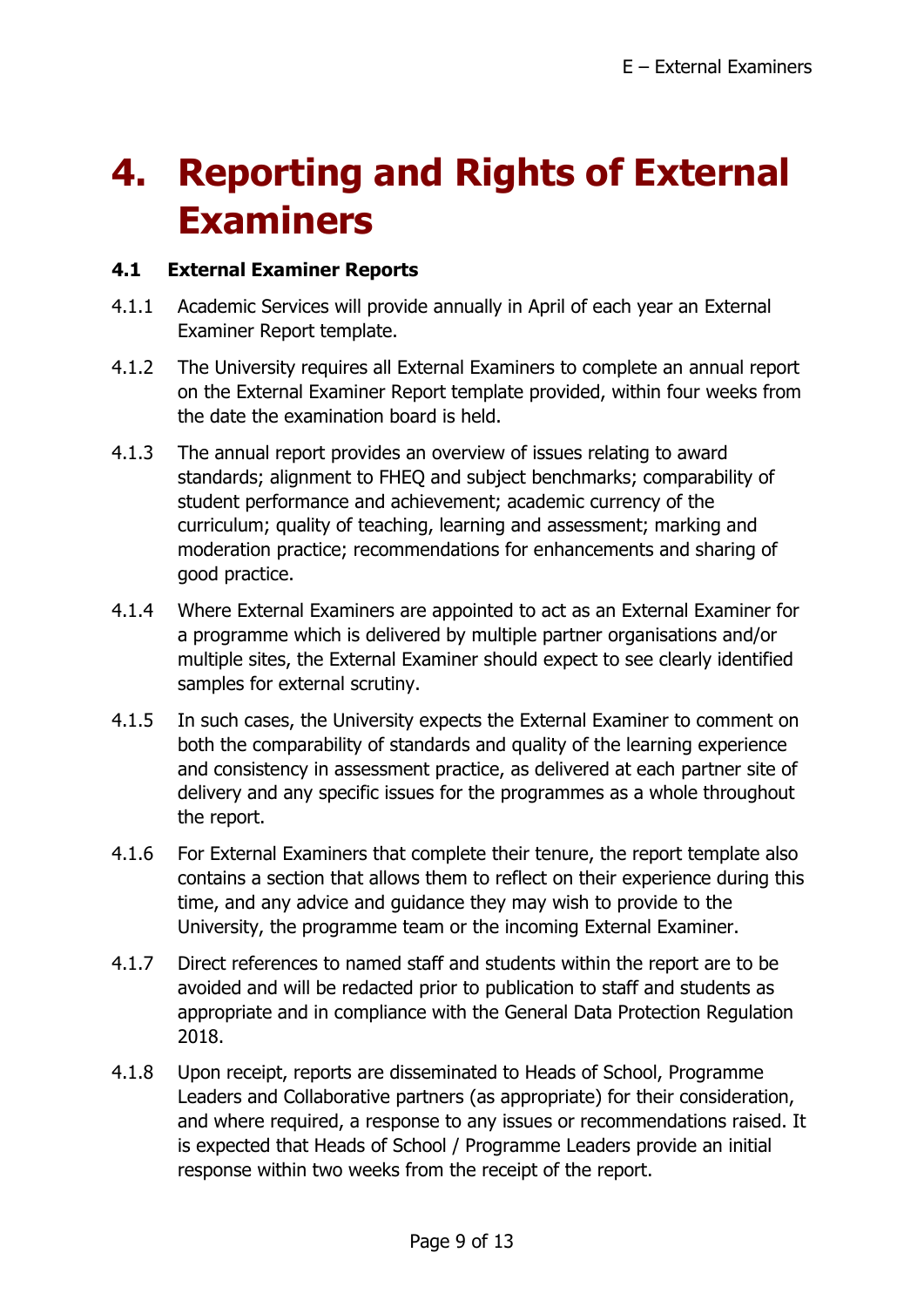### **4.2 Rights of the External Examiner**

- 4.2.1 External Examiners have the authority and responsibility to report directly to the Vice Chancellor of the University any case they believe there to be serious concerns about an award; if assessments are conducted in a way that jeopardises either the fair treatment of individual students or the standards of a University award; or any other issue of confidential nature, may also be referred in writing to the Vice Chancellor.
- 4.2.2 The University aims to address and resolve any issues notified in a speedy manner. Upon receipt of a report that raises any serious concerns, an investigation will be carried out by the Director of Academic Services, and a written response provided to the External Examiner within ten working days.
- 4.2.3 In the event of an External Examiner expressing serious concerns about systemic failings, following submission of a report to the Vice Chancellor, and having received a response, External Examiners may consider invoking the QAA's [Concerns Scheme.](https://www.qaa.ac.uk/search-results?indexCatalogue=global&searchQuery=QAA%20Concerns%20Scheme%3A%20How%20to%20raise&wordsMode=AllWords)
- 4.2.4 In addition, External Examiners are able to
	- Request a sample of all draft assessment items (including examination papers and coursework assessments) before they are given to students in consultation with the appropriate internal marker(s)
	- Inspect any material relating to the course including course handbooks, examination papers, scripts, coursework and project reports
	- Meet students
	- Discuss curriculum developments with academic staff
	- Withhold their endorsement for the recommendation of an award.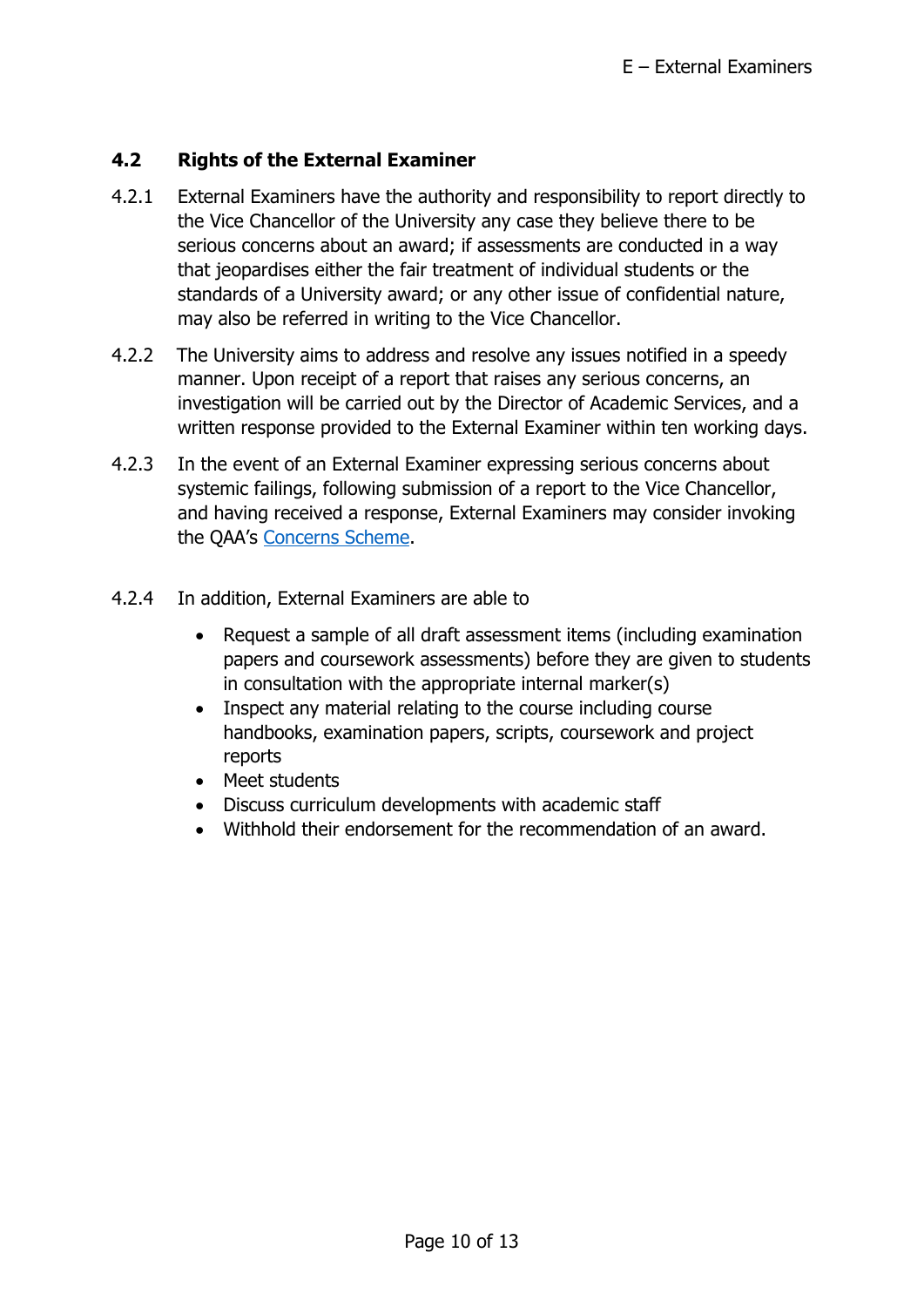### **5. Fees and Expenses**

### **5.1 External Examiner Fees**

- 5.1.1 All External Examiners receive an annual fee payment that covers all duties that have been carried out on behalf of the University. In order to receive the annual, the University expects an External Examiner to complete the following:
	- Attendance at the Module Board, Programme and Award Board
	- A visit to campus / collaborative partner each year to meet with programme staff, and where possible, with students
	- Completion of the External Examiner Report
	- Sign off examination papers and coursework briefs for the programmes they are appointed to
	- Respond to consultation on material and non-material changes to programmes
- 5.1.2 The annual fee is £300 and payment is due upon receipt of the completed annual External Examiner Report. Fee payments are made through the University Payroll and are processed by Academic Services.

### **5.2 External Examiner Expenses**

5.2.1 External Examiners will be reimbursed for expenses occurred while carrying out duties on behalf of the University or collaborative partner institutions. Receipts must be produced to ensure payments will be made and all expenses should be submitted to Academic Services via email to quality@rau.ac.uk . Expenses should be submitted at the time they incur.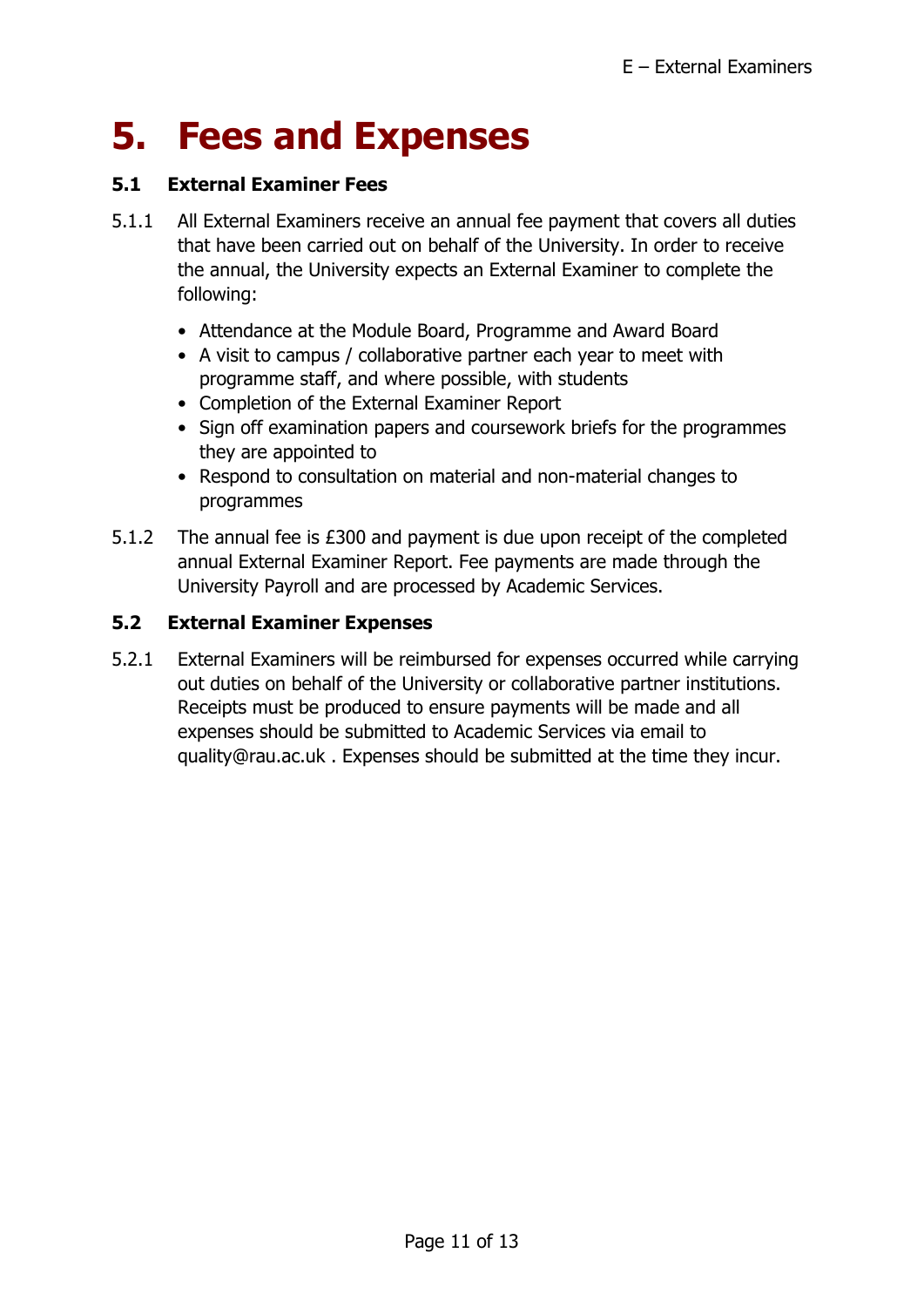# **6. Information and Support for External Examiners**

### **6.1 Information for External Examiners**

- 6.1.1 Upon confirmation of appointment, External Examiners will be provided with an appointment letter which confirms the rate of payment, period of tenure and institutional requirements.
- 6.2.2 The University will provide an annual External Examiner Induction Day, usually held in Spring of each year for External Examiners in their first year of tenure.
- 6.2.3 External Examiners will receive from programme teams programme specific documentation including programme and module specifications; details of PSRB information, key dates for the moderation of student assessment; module board; progression and award boards.
- 6.2.4 External Examiners appointed to provision with collaborative partners will receive a briefing from the programme team and link tutor on the nature and extend of the partnership, including expectations of annual visits to partner sites in the UK and overseas (where applicable).
- 6.2.5 Academic Services will provide incoming External Examiners with a copy of the previous years' outgoing External Examiner report, Annual Programme Monitoring Report and University regulations.

| <b>Academic Services</b>             | <b>Programme Leaders</b>               |  |
|--------------------------------------|----------------------------------------|--|
| Appointment letter                   | Programme specification                |  |
| Induction day                        | Module specification                   |  |
| Previous years' report from outgoing | PSRB information (where applicable)    |  |
| <b>External Examiners</b>            |                                        |  |
| Annual Programme Monitoring Report   | Link tutor briefing (for collaborative |  |
| (action plan)                        | arrangements where appropriate)        |  |
| University regulations (Academic     | Key dates for academic year including  |  |
| Framework, marking criteria, APL     | dates for moderation, module boards,   |  |
| regulations)                         | progression and award boards           |  |
|                                      | Assessment and Moderation schedule     |  |

The below table provides an overview of information provided by the University: